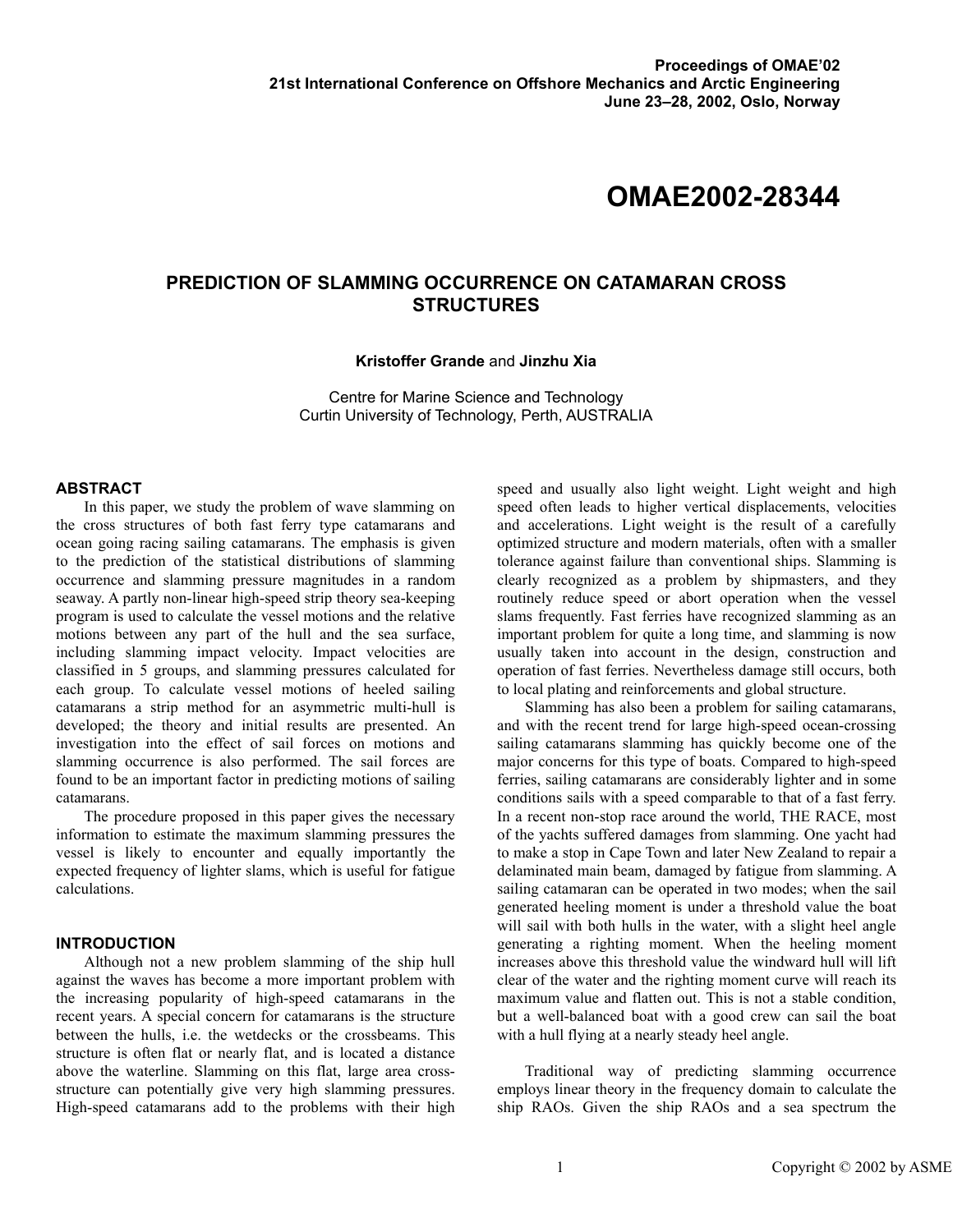probability of slamming assuming a Rayleigh distribution can be calculated by formulas given by [1], hereafter referred to as Ochi's method. The probability of slamming is calculated as the joint probability of water entry and relative velocity exceeding a threshold value. The threshold value has been empirically determined for conventional monohull ships when slamminginduced buckling was a major concern.

In the present study we introduce a direct approach that enables the calculation of the motions of the ship in the time domain, in theory without any assumptions of linearity of the ship motions or Rayleigh distributed peak values. The direct approach is performed in three steps. In the first step the global rigid body motions are calculated in an irregular sea. From the time series all downwards crossings of the sea surface and the accompanying relative vertical velocity is calculated at several positions on the cross structure. Finally in the third step the local slamming pressures are calculated using the relative vertical velocity. Details about the calculations are given in the following sections. The advantage of this method is that it fully utilizes the accuracy in the calculation of motions and slamming pressures by e.g. non-linear calculations or full 3D calculations. It also enables the calculation of slamming occurrence at all severity levels. The effect of slamming on ship motions is not included. It could be argued that the slamming effect on the motions is not vital to the prediction of slamming occurrence, as the slam will only affect the motion during and after each slam. Given a reasonable time between each slamming impact the ship will adjust itself into its natural pattern again. In the slamming calculations the impact velocity is assumed constant, which is an extreme case.

Sailing catamarans can be analyzed in much the same way as power catamarans. There are however some extra considerations caused by the steady heeling angle and both steady and unsteady forces from the sails. Two methods are used in this paper to predict motions of sailing catamarans. A simplified approach allows for the use of non-linear high-speed strip theory while a more complete modeling of a heeled catamaran hull including the effect of sail forces will be presented based on a linear theory.

### **NOMENCLATURE**

 $CG =$  the boats center of gravity

 $\eta$  = displacement at CG

 $\zeta$  = wave elevation

- $Z_R$  = relative displacement between the ship and wave surface
- $\omega$  = circular frequency
- $\omega_e$  = circular encounter-frequency
- $V =$ boat speed
- $U =$  wind speed
- $U_1$  = wind speed parallel to x axis
- $U_2$  = wind speed parallel to y axis
- $\beta<sub>r</sub>$  = true wind angle
- $\beta$  = wave heading angle
- $A =$ added mass
- $B =$ damping
- $C =$  restoring coefficient
- $F =$  exciting force
- $a$  = sectional added mass
- $b =$  sectional damping
- $c$  = sectional restoring coefficient
- $f$  = sectional Froude-Krylov force
- $h$  = sectional diffraction force
- $Hs =$  significant wave height
- $T_p$  = wave spectra peak period
- $xc$  = sail strip chord length
- $\hat{\eta}_4$  = roll amplitude
- $\hat{\eta}_5$  = pitch amplitude

## **SLAMMING OF FAST FERRY TYPE CATAMARANS**

#### **Methodology**

 For the motion simulations a non-linear high-speed strip theory program is used [2-4]. The use of a non-linear sea keeping code is important as slamming usually occurs during large amplitude motions, and it also enables the effect of bow flare on slamming to be studied. Although not a fully linear program, the non-linear version of VERES accounts for nonlinear added mass, damping, Froude-Krylov, diffraction and restoring forces as a modification to the forces obtained from linear theory. The effect of slamming on ship motions is neglected.

Given the displacements in heave, pitch and roll it is straightforward to calculate the vertical motions at arbitrary positions on the vessel. Local origin is positioned at center of gravity horizontally, and in plane with the still water line vertically. The right handed coordinate system has the X-axis positive aft, and the Z-axis positive upwards.

The vertical displacement at a specific location i may be calculated as

$$
\eta_{3i} = \eta_3 - X_i * \sin(\eta_5) + Y_i * \sin(\eta_4)
$$
 (1)

Vertical velocity may be calculated in a similar manner using the velocities at CG obtained by differentiation of the displacement with respect to time.

Knowing the individual wave components used to simulate the irregular sea in the motion simulation the wave elevation at an arbitrary point  $X_i, Y_i$  is calculated as

$$
\zeta_i(t) = \sum_{j=1,n} \zeta_{aj} \sin(\omega_{ej}t - k_j(X_i \cos(\beta) + Y_i \sin(\beta)) + \varepsilon_j)
$$
 (2)

Similarly the wave vertical velocity is obtained by taking the total derivative of the wave elevation with respect to time,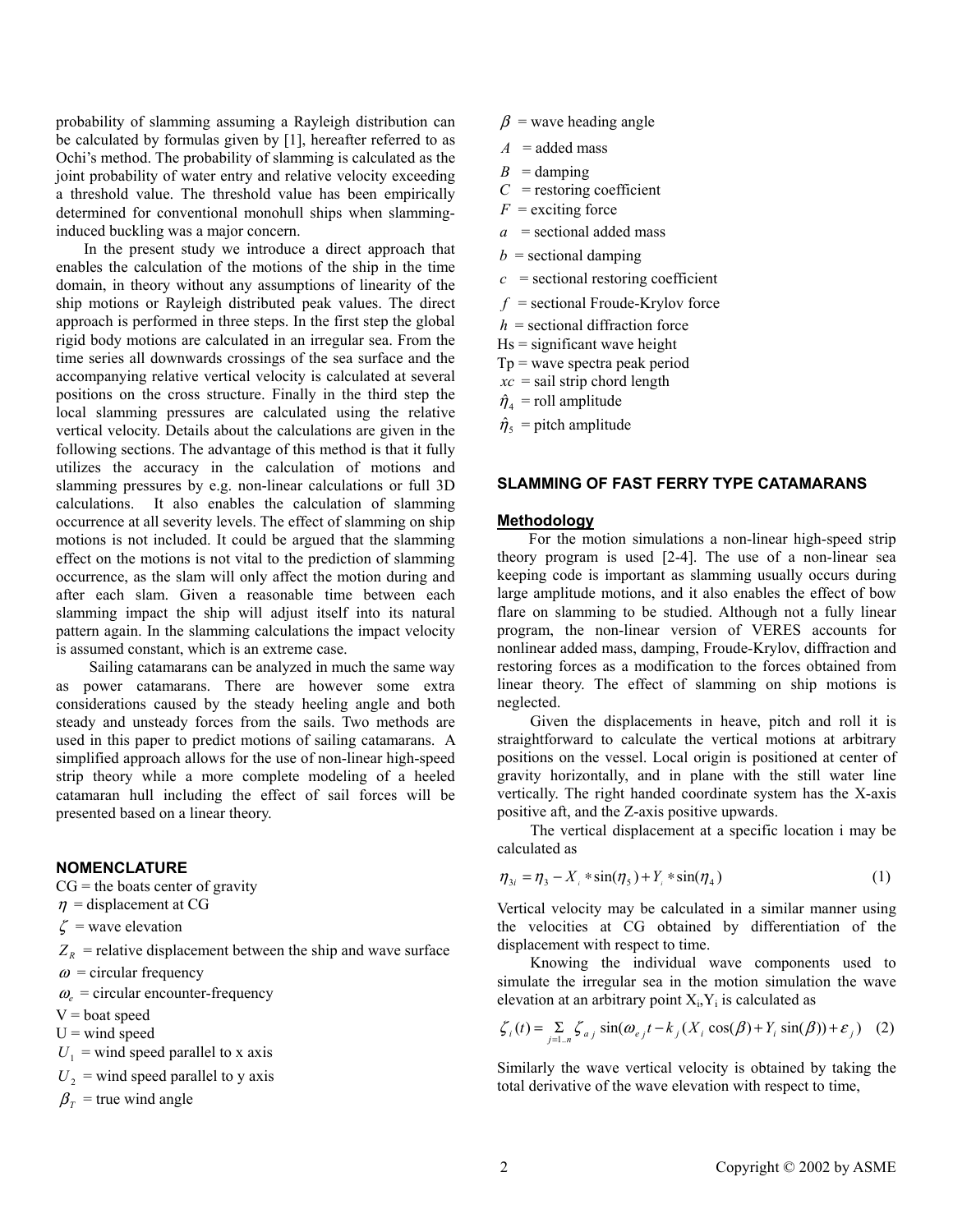$$
\dot{\zeta}_i(t) = \sum_{j=1..n} \omega_j \zeta_{aj} \cos(\omega_{ej} t - k_j (X_i \cos(\beta) + Y_i \sin(\beta)) + \varepsilon_j)
$$
(3)

The relative vertical displacement at an arbitrary point  $X_i$ ,  $Y_i$ ,  $Z_i$  is calculated as

$$
Z_{R_i} = Z_i + \eta_{3i} - \zeta_i \tag{4}
$$

In the calculation of the relative vertical velocity there will be a contribution due to forward speed and pitch,  $V \sin(\eta_5)$ .

$$
\mathbf{\dot{Z}}_{Ri} = \mathbf{\dot{\eta}}_{3i} - \mathbf{\dot{\zeta}}_{i} - V \sin(\eta_{5})
$$
 (5)

In the present analysis, relative vertical motions are calculated for each time step, and all downwards zero crossings of the relative displacement  $Z_R$  are identified as slamming events. A minimum impact velocity of  $0.093\sqrt{gL}$  as proposed by Ochi [5] has been widely used, but since this was empirically determined for a conventional type of ship it is doubtful whether it is applicable for all ships. Instead, in this study the relative vertical velocity and the slamming pressure are divided into 5 categories, based on relative vertical velocity squared. This gives the designer the necessary information to estimate the maximum slamming pressure the vessel is likely to encounter, as well as the number of lighter slams important for fatigue calculations.

The slamming pressure is calculated for each category of impact velocity and each location considered,

$$
P_{SLAM} = \frac{1}{2} \rho \dot{Z}_{Ri}^2 k_{SLAM}
$$
 (6)

A 2-dimensional non-linear slamming theory [6] is used to calculate the slamming pressure coefficient  $k_{SLM}$  for each location considered. The wet-deck or cross structure is divided into longitudinal strips, and the effect of transverse flow is neglected. Hydro-elastic effects are also neglected. This is obviously a simplification, but calculation of slamming pressure on catamaran wetdecks is a field where few calculation methods have reached a mature state. Most catamaran wetdecks have no or very small transverse curvature justifying the 2D approach. Slamming usually occurs in the forward part of the wetdeck due to the strong influence of pitch motions near the bow. Due to this fact most catamarans have a raised wetdeck height near the bow, introducing a longitudinal curvature. It is believed that this curvature reduces the effect of hydro-elasticity, and that a rigid body approach can be justified for the present purpose.

## **Results for a 30m fast ferry**

In this section computational results are presented for a typical 30m fast ferry hull, with lines plan and main particulars shown below.



**Fig. 1 Lines plan of a 30m fast ferry Aft station shown left, fwd stations shown right** 

| _oa          |     |
|--------------|-----|
| Boa          | l m |
| Displacement |     |

**Table 1 Main particulars of the ferry** 

The calculations are performed in long-crested irregular seas simulated by a Bretschneider spectrum [7]. The slamming pressure coefficient  $k_{SLAM} = 79.6$  has been calculated and averaged over a 2m panel in the forward part of the wetdeck. In the slamming analysis the wetdeck was rotated bow down corresponding to a pitch angle that would give impact in calm water. In Figs 2 and 3, the results from the direct non-linear simulation are compared with a linear frequency domain calculation using Ochi's statistical approach (denoted linear in fig. 2). The latter predicts a drastically higher slamming frequency than the direct approach. The average slamming pressure shows a similar trend as the slamming frequency, and it is worth noting that reducing speed from 40 to 30 knots makes the situation worse in some cases. The distribution of slamming events is as expected dominated by lighter slams, but a number of severe slams do occur, see Fig. 4.



**Fig. 2 Wetdeck average slamming pressure vs peak period**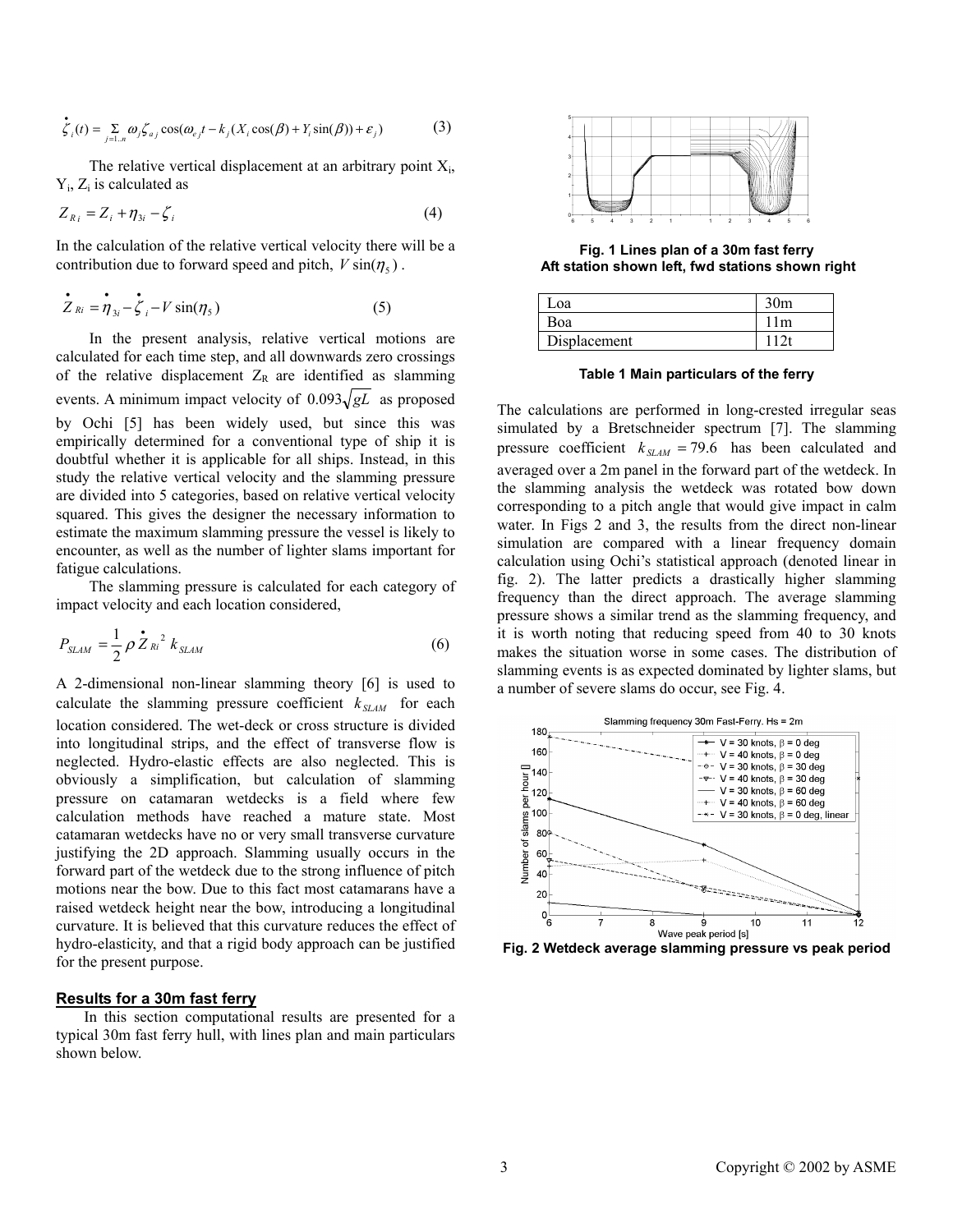

**Fig. 3 Wetdeck average slamming pressure vs peak period** 



**Tp = 6s, V = 30 knots, Heading = 30 deg** 

#### **SLAMMING OF SAILING CATAMARANS**

## **Non-linear calculations**

To avoid asymmetry the catamaran can be analyzed in two extreme sailing modes, either as a symmetric catamaran sailing at zero heel angle or as a symmetric monohull when flying the windward hull. Roll motion is highly dependent on sail forces and crew action but is neglected in this analysis. The variation of sail forces from surge and pitch motion is also neglected. This enables the prediction of motions using non-linear highspeed strip theory and prediction of slamming occurrence following the same procedure as described for fast ferry catamarans.

#### **Results from time-domain simulation**

Crowther Multihulls, Sydney provided the case study design used in the simulations. Crowther hull 318 is a racing catamaran of the type Southern Ocean 50. The main particulars are

| Loa                              | 15.2 <sub>m</sub> |
|----------------------------------|-------------------|
| Boa                              | 11m               |
| Displacement (sailing condition) | 3700kg            |

 **Table 2 Main particulars of the sailing yacht** 

 The results shown in Figs 5-9 are all performed with incoming waves 45 deg off the bow, with one hull flying. A total of 60 simulations are performed, each with a run time of 30 min. All simulations are made in a long-crested irregular sea simulated by a Bretschneider spectrum. The slamming pressure coefficient  $k_{SIAM} = 40.3$  has been calculated and averaged over a .4m panel of the main beam. The slamming frequency is as expected higher for shorter waves, as the number of waves encountered per hour is higher. It is notable that it is the two lowest speeds that is most affected by slamming, at least for shorter waves. The average slamming pressure shows a similar trend; again low speed in short waves is the worst condition.

The distribution of slamming pressures in a single run is a particularly interesting result. The pressure distribution shown in Fig. 9 is the slamming pressure averaged over an area of the main beam, calculated by SLAM2D. The lighter slams clearly dominate the results, but a few slams have an impact pressure of up to 4 times the average slamming pressure.



**Fig. 5 Main beam slamming frequency vs peak period** 



**Fig. 6 Main beam slamming frequency vs peak period**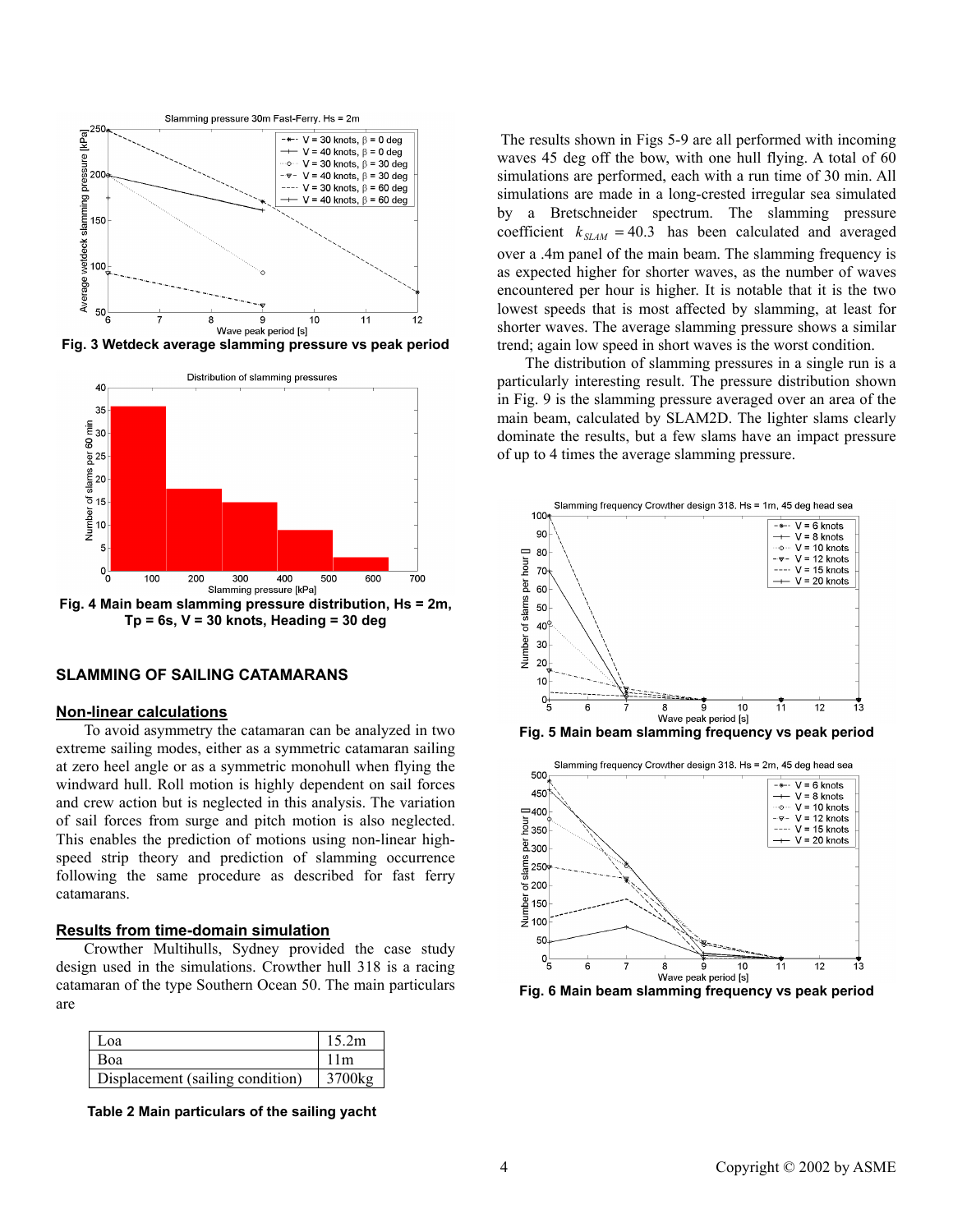





**period** 



**Tp = 7s, V = 6 knots** 

#### **Asymmetric strip theory**

The simplified treatment of a sailing catamaran is a useful and effective method to investigate slamming and seakeeping of catamarans when flying a hull. However, some catamarans spend a lot of time in a steady heeling but non-flying condition, sailing as an asymmetric multihull. To investigate the seakeeping properties of a heeled catamaran a linear frequency

domain strip theory program capable of handling asymmetric multihulls is developed based on the strip theory proposed by Salvesen, Tuck and Faltinsen [8] (hereafter referred to as STF). STF outlines the theory first without any assumptions of symmetry, but simplifies the calculation of added mass, damping, stiffness and excitation forces by assuming the ship to be symmetric. For a symmetric ship heave and pitch can be calculated independently from sway, roll and yaw motions. In the general asymmetric case they cannot be considered independent. Limiting the motions of interest to heave, roll and pitch a coupling between heave and roll as well as coupling between roll and pitch must be considered.

#### **a) Equations of motion**

The general equations of motions in heave, roll and pitch can be written as

$$
\sum_{k=3}^{5} \left[ (M_{jk} + A_{jk}) \ddot{\eta}_{k} + B_{jk} \dot{\eta}_{k} + C_{jk} \eta_{k} \right] = F_{j} e^{i\omega t} \quad ; \quad j = 3 \dots 5 \quad (7)
$$

The only coefficients to be considered in the mass matrix M when  $Cg$  is located at  $(0, ycg, zcg)$  is

$$
M = \begin{bmatrix} - & - & - & - & - & - & - \\ - & - & - & - & - & - & - \\ - & - & m & my_{cg} & mz_{cg} & - \\ - & - & my_{cg} & mr_{44} & mr_{45} & - \\ - & - & - & mz_{cg} & mr_{54} & mr_{55} & - \\ - & - & - & - & - & - \end{bmatrix}
$$
(8)

#### **b) Calculation of hydrodynamic coefficients**

The total added mass, damping and excitation forces can be calculated as

$$
A = A^{0} + A^{F} + A^{T},
$$
  
\n
$$
B = B^{0} + B^{F} + B^{T},
$$
  
\n
$$
F = F^{0} + F^{F} + F^{T}
$$
  
\n(9 a,b,c)

Calculation of forward speed terms (superscript F) and transom terms (superscript T) are outlined in STF, and not repeated here. In what follows, zero-speed added mass  $A^0$ , zero-speed damping  $B^0$  and stiffness *C* are calculated by integrating sectional properties along the waterline. Exciting forces are calculated by integrating Froude-Krylov and diffraction forces along the waterline.

## **c) Calculation of sectional hydrodynamic properties**

The calculation of sectional properties may be simplified by assuming each hull to be symmetric about its own center-plane. The roll moment about each hull's own axis is also assumed negligible compared to the total roll moment of the ship, an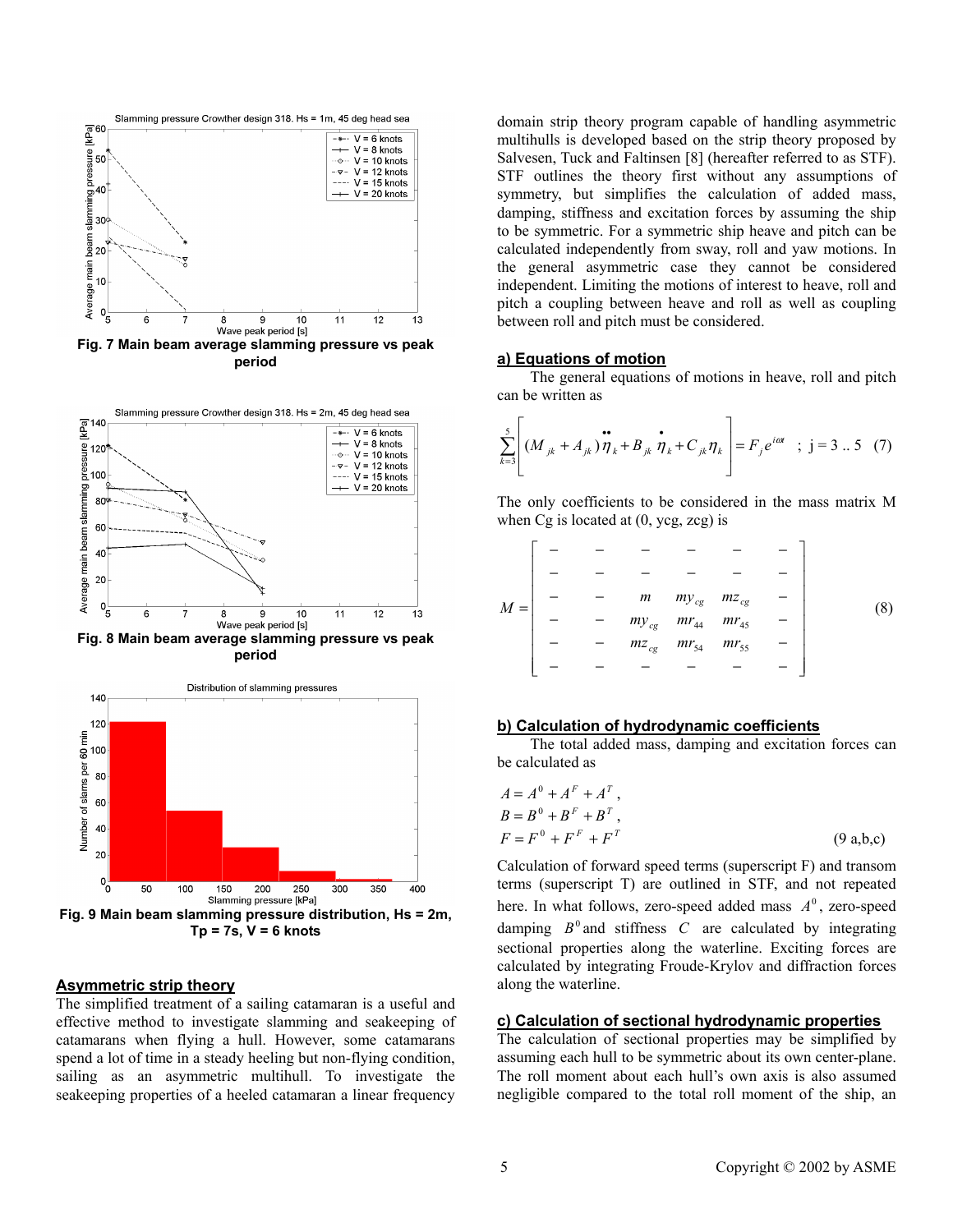assumption valid when the demihull separation is high compared to the beam of the individual hulls. The sectional properties in heave, roll and pitch can then be calculated from the sectional properties in heave for each hull. This simplification is valid for small roll angles, consistent with linear theory.

The sectional properties in heave can be easily calculated from the individual sectional properties of each hull in heave. Superscript j denotes sectional property of a single hull.

$$
a_{33} = \sum_{j=1}^{2} a_{33}^{j} \t b_{33} = \sum_{j=1}^{2} b_{33}^{j} \t c_{33} = \sum_{j=1}^{2} c_{33}^{j} \t (10 \text{ a}, \text{b}, \text{c})
$$
  

$$
f_{3} = \sum_{j=1}^{2} f_{3}^{j} * e^{-ik(x \cos \beta - y' \sin \beta)},
$$
  

$$
h_{3} = \sum_{j=1}^{2} h_{3}^{j} * e^{-ik(x \cos \beta - y' \sin \beta)}
$$
  
(11 a,b)

Similarly for pitch,

$$
a_{55} = \sum_{j=1}^{2} x^{2} a_{55}^{j} \t b_{55} = \sum_{j=1}^{2} x^{2} b_{55}^{j} \t c_{55} = \sum_{j=1}^{2} x^{2} c_{33}^{j} \t (12 \text{ a}, \text{b}, \text{c})
$$
  
\n
$$
f_{5} = \sum_{j=1}^{2} x f_{3}^{j} * e^{-ik(x \cos \beta - y^{j} \sin \beta)},
$$
  
\n
$$
h_{5} = \sum_{j=1}^{2} x h_{3}^{j} * e^{-ik(x \cos \beta - y^{j} \sin \beta)}
$$
  
\n(13 a,b)

roll,

$$
a_{44} = \sum_{j=1}^{2} y^{2} a_{33}^{j} \t b_{44} = \sum_{j=1}^{2} y^{2} b_{33}^{j} \t c_{44} = \sum_{j=1}^{2} y^{2} c_{33}^{j} \t (14 \text{ a}, \text{b}, \text{c})
$$
  

$$
f_{4} = \sum_{j=1}^{2} y f_{3}^{j} * e^{-ik(x \cos \beta - y^{j} \sin \beta)},
$$
  

$$
h_{4} = \sum_{j=1}^{2} y h_{3}^{j} * e^{-ik(x \cos \beta - y^{j} \sin \beta)}
$$
 (15 a,b)

pitch-heave coupling,

$$
a_{35} = -\sum_{j=1}^{2} x a_{55}^{j} \qquad b_{35} = -\sum_{j=1}^{2} x b_{55}^{j} \qquad c_{35} = -\sum_{j=1}^{2} x c_{33}^{j} \qquad (16 \text{ a}, \text{b}, \text{c})
$$

$$
a_{53} = a_{35}
$$
  $b_{53} = b_{35}$   $c_{53} = c_{35}$  (17 a,b,c)  
roll-heave coupling,

$$
a_{34} = \sum_{j=1}^{2} y a_{33}^{j} \qquad b_{34} = \sum_{j=1}^{2} y b_{33}^{j} \qquad c_{34} = \sum_{j=1}^{2} y c_{33}^{j} \qquad (18 \text{ a}, \text{b}, \text{c})
$$

$$
a_{43} = a_{34} \qquad b_{43} = b_{34} \qquad c_{43} = c_{34} \qquad (19 \text{ a}, \text{b}, \text{c})
$$

and roll-pitch coupling,

$$
a_{45} = \sum_{j=1}^{2} yxa_{33}^{j} \t b_{45} = \sum_{j=1}^{2} yxb_{33}^{j} \t c_{45} = \sum_{j=1}^{2} yxc_{33}^{j} \t (20 a,b,c)
$$
  

$$
a_{54} = c_{45} \t b_{54} = c_{45} \t c_{54} = c_{45} \t (21 a,b,c)
$$

The coupling terms for roll-heave and roll-pitch will all be zero for a symmetric hull, but must be included for an asymmetric hull-shape. An effect of the asymmetric coupling with only academic interest for sailing catamarans is the possibility of roll motion in pure head sea!

## **Results from the new strip method**

No data are currently available to validate the asymmetric part of the theory, but here a comparison is made with the slender-body theory program VERES for a symmetric catamaran at zero heel angle or a symmetric monohull in flying mode with 5 deg of heeling angle. The results shown in Figs 10-12 are a comparison with the linear high-speed strip theory version of VERES. The agreement is very encouraging. An even better comparison was found to the low speed version of VERES but not included in this presentation. The results from the 2 deg heeled, asymmetric case are also plotted. The large difference in the RAO curves from the different heel angles can be attributed to the special hull shape of the case study ship. The hydrodynamic properties of the hull changes rapidly with changing draft, and consequently heel-angle.



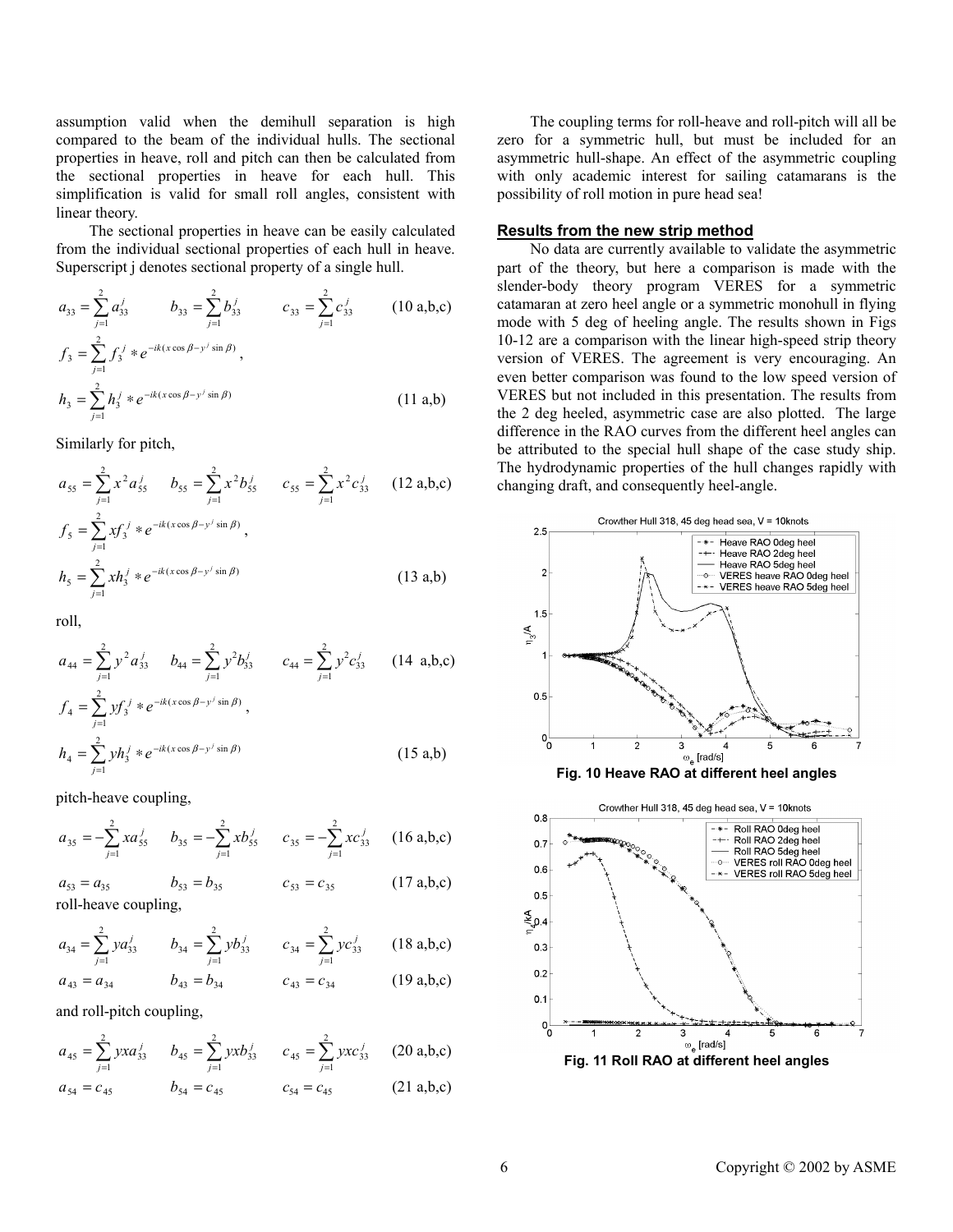

#### **Sail forces**

A simple model to investigate the effect of sail forces on the motion may be implemented in the linear frequency domain strip theory. To this end, linearized sail damping coefficients are obtained based on a simple time domain model of the sail forces. The relative wind is composed of the true wind, the boat speed and an unsteady contribution from roll and pitch motion. Contributions from surge and sway are neglected, and the heel angle is assumed small. Summing the velocity components in longitudinal and transverse directions we obtain for a strip located at height z over the waterline

$$
U_1(z,t) = U_0 \cos \beta_T + V + V_{pitch}(z)
$$
\n(22)

$$
U_2(z,t) = U_0 \sin \beta_T + V_{roll}(z)
$$
 (23)

$$
V_{roll}(z,t) = \mathbf{r}_4 * z = \omega_e \hat{\eta}_4 z e^{i\omega t}
$$
 (24)

$$
V_{pitch}(z,t) = \dot{\eta}_s * z = \omega_e \hat{\eta}_s z e^{i\omega t}
$$
 (25)

The relative wind is now given by

$$
U_{rel}(z,t) = \sqrt{U_1^2 + U_2^2}
$$
 (26)

and

$$
\beta_R(z,t) = a \tan \frac{U_2}{U_1} \tag{27}
$$

For upwind sailing the drag force is an order of magnitude smaller than the lift force, and is neglected. Assuming small variations in the relative wind angle the side force and driving force can be calculated using a constant lift coefficient, supported by wind tunnel data given by [9]. Any hysteresis effect from the oscillatory motions is neglected.

$$
C_S(z,t) = C_L \cos(\beta_R)
$$
 (28)

$$
C_D(z,t) = C_L \sin(\beta_R)
$$
 (29)

The side force and drive force for a strip is now calculated as

$$
S(z,t) = \frac{1}{2} \rho_{air} x c(z) C_S U_{rel}^2
$$
 (30)

$$
D(z,t) = \frac{1}{2} \rho_{air} x c(z) C_D U_{rel}^2
$$
 (31)

where xc is the chord length of a strip

and total heel and pitch moment can be calculated as

$$
M_{roll}(t) = \int_{z_{\text{min}}}^{z_{\text{max}}} S(z) * z * dz
$$
 (32)

$$
M_{pitch}(t) = \int_{z_{\min}}^{z_{\max}} D(z) * z * dz
$$
 (33)

with the integration performed over the total height of the sail.

The forces are unfortunately non-linear, and must be linearized in order to be used in a linear frequency domain theory. The damping forces are calculated as

$$
B_{roll} = \sqrt{\frac{\int_0^{2\pi} M_{roll}^2(t)dt}{\int_0^{2\pi} \sin^2 \omega t dt}}
$$
(34)  

$$
B_{pitch} = \sqrt{\frac{\int_0^{2\pi} M_{pitch}^2(t)dt}{\int_0^{2\pi} \sin^2 \omega t dt}}
$$
(35)

The damping coefficients can finally be calculated,

$$
B_{sail44} = \frac{B_{roll}}{\hat{\eta}_4} \Big|_{\hat{\eta}_5 = 0} \qquad B_{sail45} = \frac{B_{roll}}{\hat{\eta}_5} \Big|_{\hat{\eta}_4 = 0}
$$
  

$$
B_{sail54} = \frac{B_{pitch}}{\hat{\eta}_4} \Big|_{\hat{\eta}_5 = 0} \qquad B_{sail55} = \frac{B_{pitch}}{\hat{\eta}_5} \Big|_{\hat{\eta}_4 = 0}
$$
(36 a,b,c,d)

#### **Results incorporating sail forces**

The influence of the sails is found to be very important, with similar influence in both pitch and roll. A comparison is made for linear strip theory with and without sails against results from a non-linear high-speed strip theory code. To compare the results the RAOs from the frequency domain calculations were used to generate time series, with the same wave components as used in the non-linear computation. Results shown in this section are made for Crowther design 318 at 10 knots in a long-crested Bretschneider irregular sea, with  $H_s = 1m$ ,  $T_p = 5s$  and 45 deg head sea, see Fig. 13. To compare the results with the non-linear code all calculations are performed for the flying mode, with roll motion locked. It is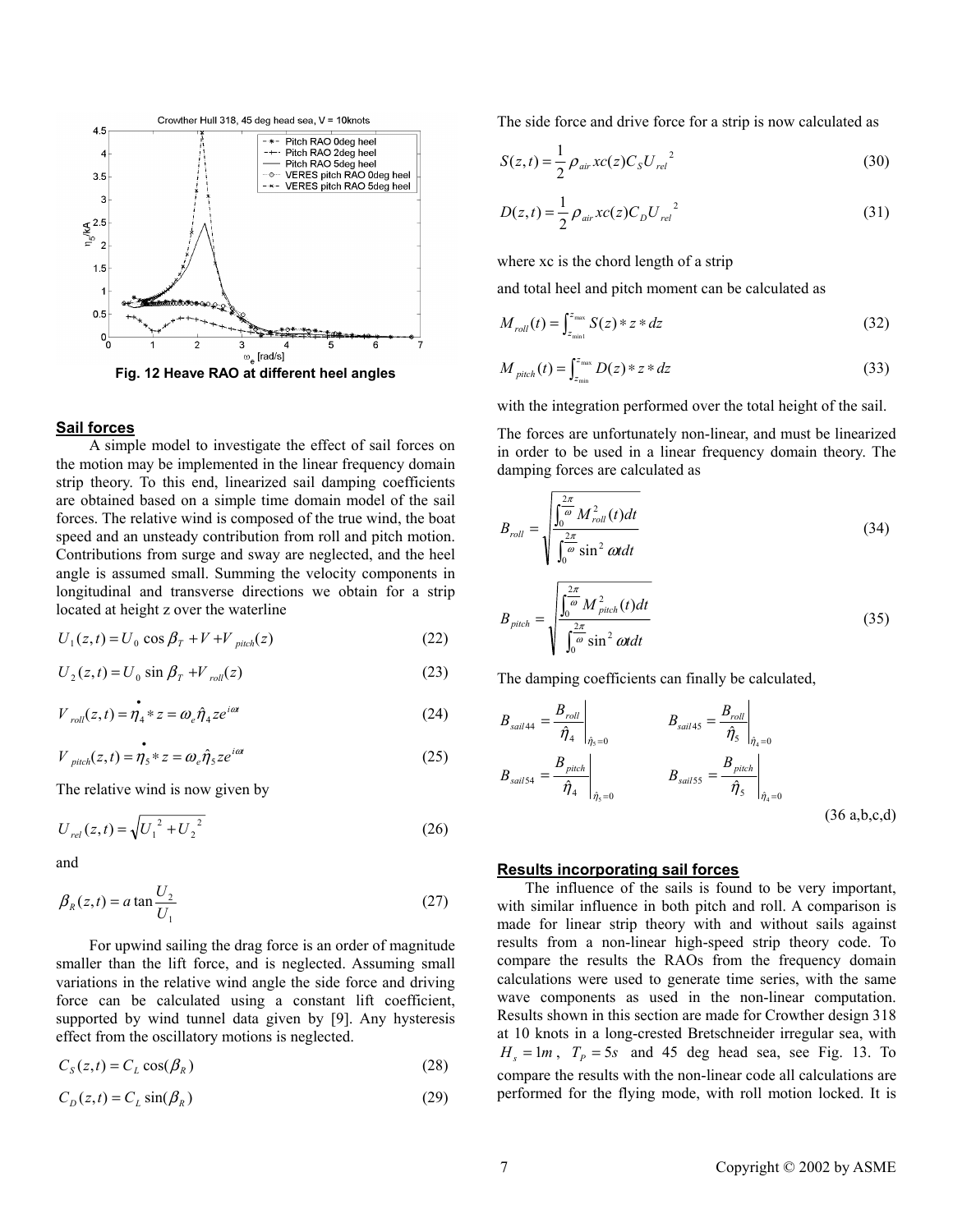clear that the modeling of sail forces is important, with a greater impact on the motions than non-linear and high-speed effects. The sail is very effective in smoothing the motions in pitch, but it does also have an effect in heave. No data are presently available for validation.



 $10$  $\overline{20}$ 5 15 25 time [s]



Slamming frequency Crowther design 318. Hs = 2m, V = 10 knots, 45 deg head sea



Using the statistical approach (Ochi's method[5]) seems to predict significantly higher slamming frequency than the direct approach. This is partly a result of using linear theory in motion prediction but it is also believed that the two methods of calculation give slightly different results. The assumption that the relative vertical velocity and relative vertical displacement is statistically independent in Ochi's method could be one reason, but no further investigation has been done. It is however clear that the effect of a sail is remarkable, effectively reducing the slamming frequency by 50% for this condition, see Fig. 16.

#### **CONCLUDING REMARKS**

The proposed procedure for statistical quantification of slamming occurrence and severity on catamaran cross structures has shown to be a promising one to enhance the design and operation of such vessels. The method enables the estimation of both slamming-induced extreme loads and fatigue loads. It may be applied to conventional monohulls.

The proposed strip theory for asymmetric multihulls is a novel method for heeled sailing vessels. Preliminary validation has confirmed its applicability.

The proposed simplified method for the effect of wind on motions and slamming occurrence of sailing vessels enables a real scenario being analyzed for such vessels. One validation is being made through full-scale measurements.

### **ACKNOWLEDGMENTS**

The authors would like to thank Dr Jorgen R Krokstad and Marintek A/S for the use of the software packages VERES and SLAM2D.

Thanks to Dr Andrew Tuite of Crowther Multihull for supplying a case study design.

Thanks also go to Mr. Philippe Peche, Crewmember on the 110ft catamaran "Team Adventure" in "THE RACE", for valuable first hand information on sailing catamaran slamming.

30